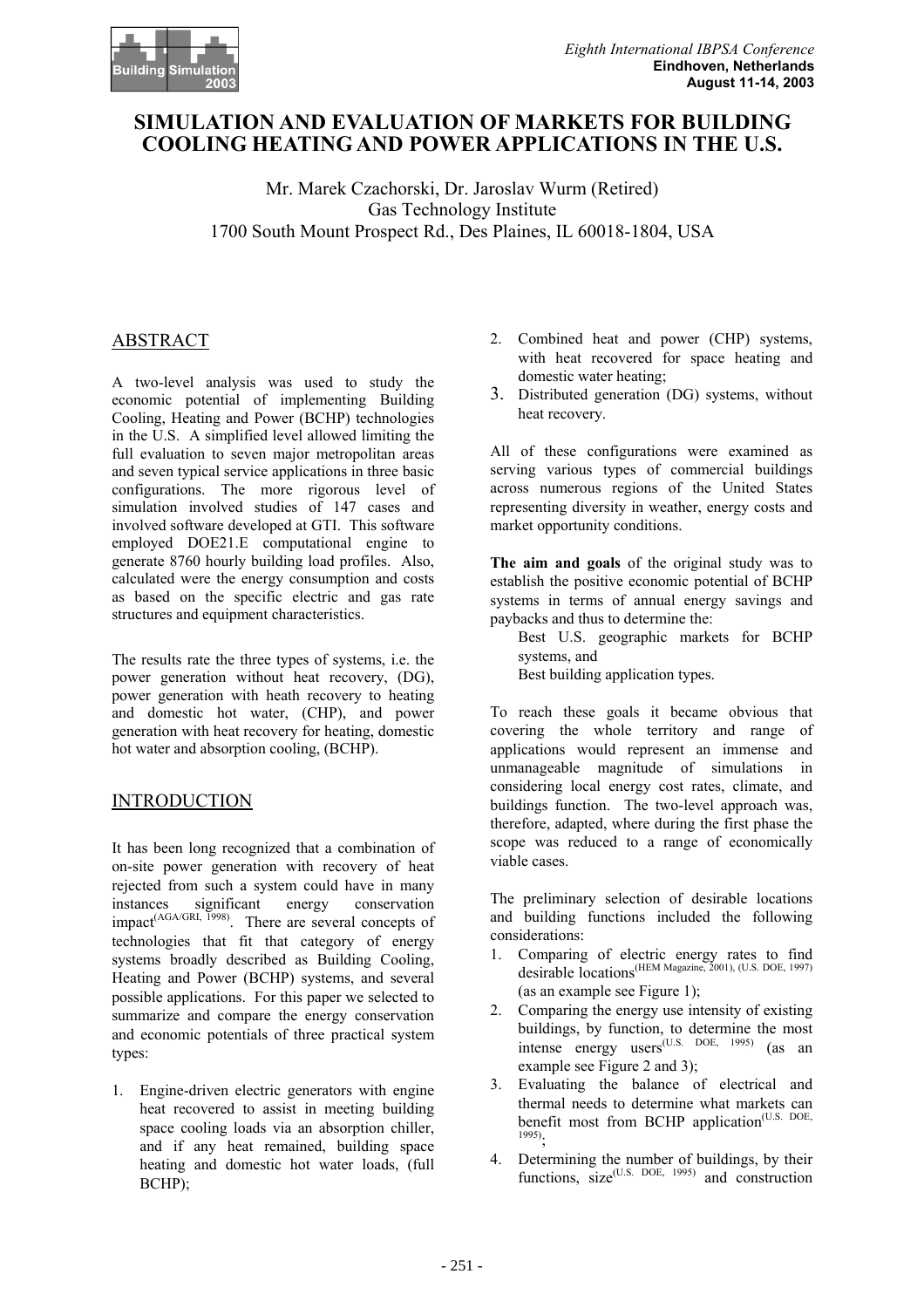trends (U.S. DOE, 1995), (U.S. Census Bureau, 1999) that exist in the individual locations, to focus on important markets, (see Figure 4).

As a result of this prescreening, ten states and four building application groups were selected for further analysis. Table 1 shows the selected states and building groups. The size of these buildings had to be assessed as well. That was done by using reference 1, Tables 8 and 9 of reference 4, and assumption that the distribution would equally apply to the selected states. The results are shown in Table 2.

Final process of screening yielded seven preferred applications (see Table 3) and seven metropolitan areas for detail evaluation. The seven metropolitan areas in descending order of desirability are New York, Boston, Chicago, Newark, San Diego, Miami, and Tampa.

## SIMULATION AND EVALUATION

The final simulation was run to yield the economic evaluation of the previously defined BCHP, CHP and DG systems. The above prescreening allowed limiting the final assessment to only the most desirable cases. For the 49 cases that were deemed most advantageous, hour-by-hour (8760 hr/yr) building load profiles have been generated. The final evaluation of three types of technologies, therefore, represents 147 applications. Their evaluation followed the steps of basic algorithm shown in Figure 5.

The initial steps in this process of systems modeling required rational yet manageable inputs. For that, electrical and thermal load profiles were developed using the GTI's Gas Cooling Guide employing DOE21.E simulation engine capable of generating detailed loads for typical building types and their locations. Results of these calculations were formatted into accessible load libraries, and later also used to develop the average/seasonal electric load profiles and respective charts helpful in refining generator control strategy (see an example in Figure 6).

In addition, configuration of the systems to be modeled was defined (see Figures 7, 8), and technology components characterized as to their performance.

#### **Economic Evaluation**

In performing this analysis the system model was exercised across a range of generator sizes up to the peak electric load of a building. It was also run with no electric generation and stand-by charges to establish an operating cost baseline, and consequently, operating cost savings (see typical example in Figure 9). These then formed the basis for optimizing the equipment size.

Sizing the equipment for the site and application was one of the most important yet difficult elements of the simulation. With the goal of providing the shortest payback, and admittedly without hard cost estimates, the optimum size of the matching equipment was only an approximation. The logic of this process can be followed in the graph of Figure 9. There, it could be seen that annual savings curves rise somewhat linearly to a certain electric capacity. This was found to be true for all the systems and applications studied. If the system costs were linear in size as well, the payback or return on investment would be totally indifferent to that capacity range. However, the system costs in \$/kW are expected to be far from linear and will drop precipitously as the system grows. Therefore, the largest system that will produce the lowest payback will coincide with the electric capacity at which the annual savings starts to deviate downwards from the linear increase, the "break point."

It could be argued that this first approximation could have been used as an initial step of an iterative process of size optimization. The scope of the GTI evaluation did not allow for that approach. It should also be mentioned that the same logic was applied in sizing the CHP and DG systems.

An hour-by-hour simulation model was developed that, for each hour of the year:

- 1. Uses a specific realistic IC engine driven generator set, including part load performance of power generation and heat recovery, which follows the electric load. This generator operates whenever the load exceeds the generators minimum output and runs at full capacity whenever the load exceeds the capacity of the generator. No sell back of electricity to the utility is assumed. In addition, the generator may be free to run as needed or may be run only during peak power periods or during electric energy/demand peak hours only, as desired. For instance, because electricity for large commercial applications sells in Chicago for approximately 2 cents per kWh off peak, the generator availability was set for energy on peak hours (9 AM to 10 PM) for all evaluated cases.
- 2. Passes rejected/recovered heat from the engine-generator set to a single stage absorption chiller, if a cooling load is present,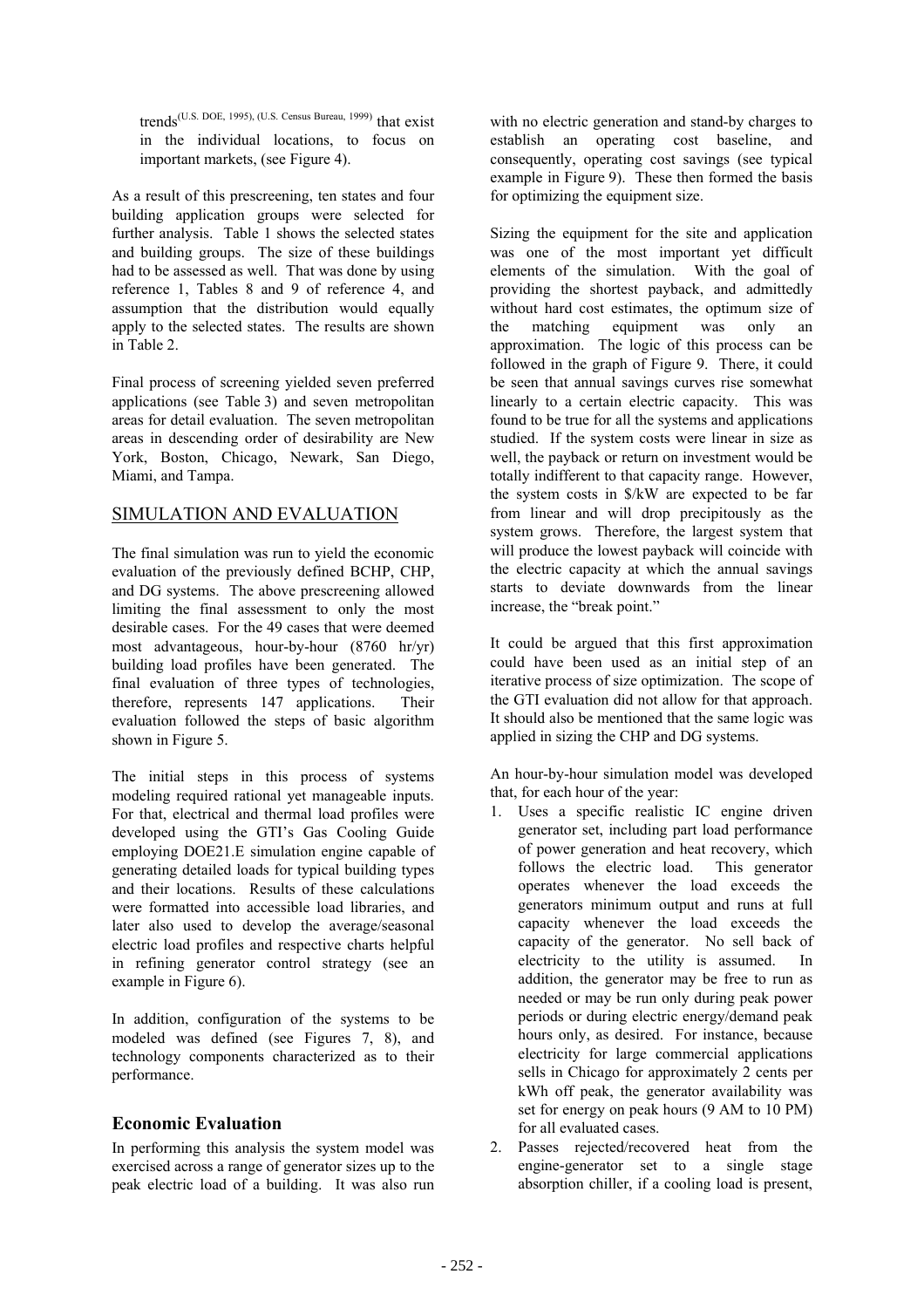then to the space heating load and the domestic hot water load. Heat remaining is rejected.

- 3. Sizes the absorption chiller to match the recoverable heat from the power generator at full load. Only a portion of the recoverable heat, at temperature higher than the minimum required to drive single absorption, is used to size and drive the chiller.
- 4. If thermally activated absorption cooling is used, the electric load is reset, and the calculation iterates until a solution is found for that hour. Realistic characteristics are used to model the absorption and the electric chiller rating point and part load performance.

## **Installed Cost Estimates**

Costs of typical equipment and installation were estimated from various industrial sources (R. S. Means, Yazaki, Trane, and American Gas Cooling Center data book). Installed costs were totaled for the three different systems, i.e. DG, CHP, and BCHP across the range of 30-1000 kW. They were then reduced to generalized trend lines as shown in Figure 10. The decrease in costs in \$/kW with the size is apparent. It should be remembered that the gathered estimates are conservative, as the costs will be reduced when highly prepackaged BCHP systems become available.

## RESULTS AND CONCLUSIONS

Analyses described above yielded economic results ranging over the whole scale of practicality. As an example, cases of typical hotel applications are summarized in Table 4. Comparatively, economics of various systems and their applications are given in Figures 11, 12, and 13. In these figures all paybacks over 20 years have been eliminated and applications arranged in the order of desirability.

The study yielded number of valuable findings and conclusions that are described in detail in this report. The most important of them are:

- 1. The essential element in finding the best possible payback for DG, CHP, and BCHP systems was assuring that the size of the system was optimized with respect to the size of the load. A system that was too small or too large for the load increased payback sharply.
- 2. The optimum size for BCHP Systems was significantly smaller than for DG Systems. In many cases, the difference in optimum size was sufficiently large that the first cost of the optimum BCHP System was lower than for the optimum DG System.
- 3. In all cases, the optimum electric generating capacity of all of the DG, CHP, and BCHP Systems was substantially lower than the peak electric demand, and was generally in the 40%-60% of the electric demand range.
- 4. The selection of the proper market segment is at least as important as the location and local utility rates under which a DG/CHP/BCHP system operate. In the same city, operating under the same utility rates, paybacks varied as much as 400% depending on the nature of the load, that is whether the load was a hospital, a school, and so on.
- 5. In every case examined, operation of the DG, CHP, and BCHP Systems produced lower paybacks when the system was operated through the on-peak energy periods and shut down during lower nighttime and weekend rate periods.
- 6. In all analyzed locations low nighttime power rates barred the operation of CHP Systems even when the heat recovery was fully accounted for. This meant that CHP systems could not be credited with reducing the heat equipment capacity needed by the building.
- 7. In general, much better paybacks were developed for larger commercial loads due to the escalating costs of these systems for smaller loads. Smaller loads considered were small supermarkets and sit-down restaurants. Future interest in BCHP systems for supermarkets should be focused toward the larger end of the supermarket segment.
- 8. In the economics of this study, the systems were not credited in any way for their ability to serve as back-up generators. For buildings that do require that capability and can use gas engines in that role, the credit against DG/CHP/BCHP System first cost, in the \$350- 400 kW range could reduce the paybacks shown in this paper by as much as 40%.

The main conclusion of this study was that by using simulation tools it is possible to identify economically feasible location and application of advanced energy systems for commercial buildings. However, economics of successful BCHP applications are very strongly influenced by the total of local energy rates. Higher ratios of electric to gas energy prices will shorten the BCHP system payback. However, it is impossible to make a useful economic prediction based just on the energy price ratio. A detailed analysis of each separate case, including evaluation of applicable on-site power generation standby charges, is necessary. Such standby charges can vary significantly among utilities.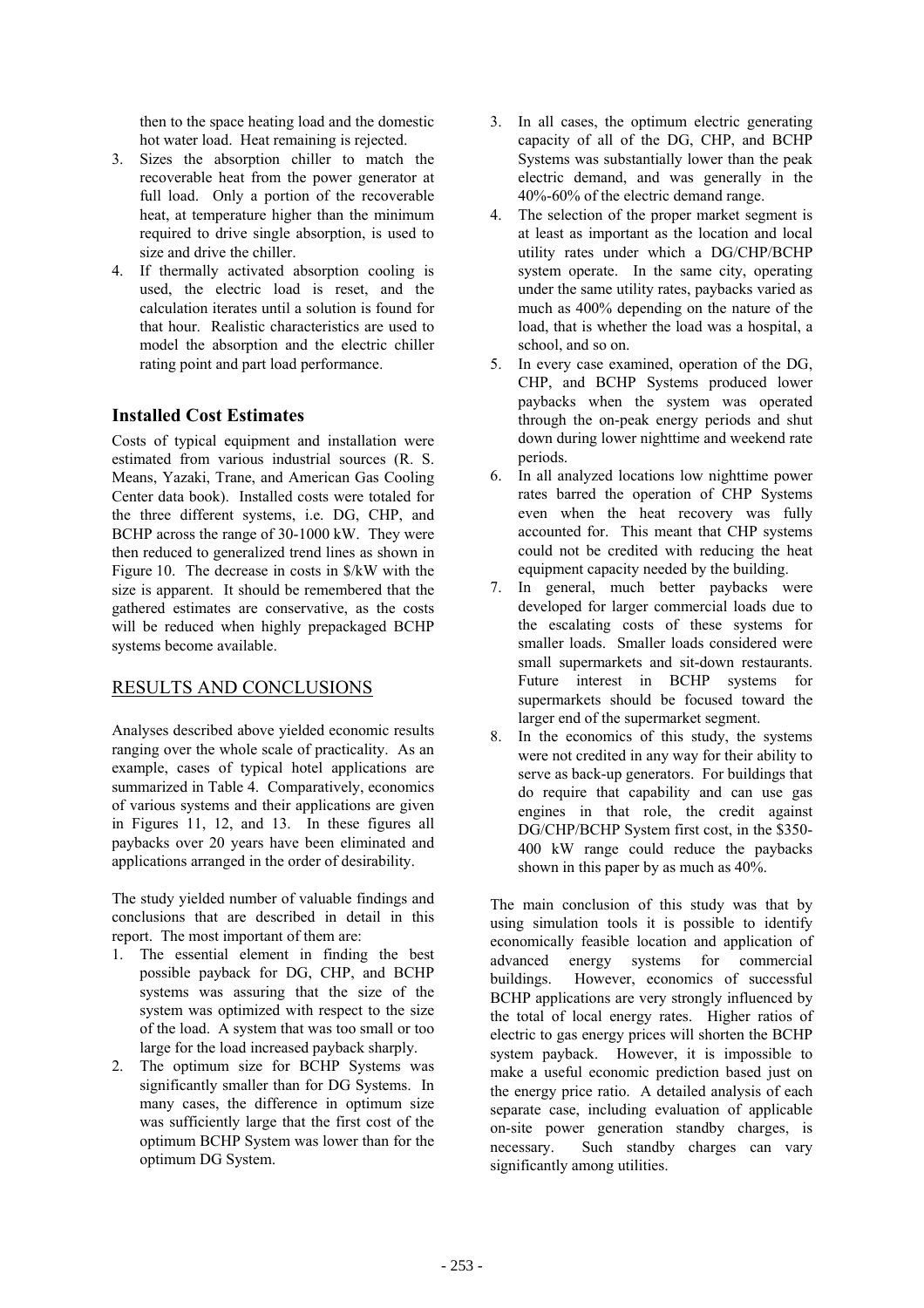It is also important to remember that the results of the presented detailed economic modeling are based on using an IC-engine driven generator with heat recovery for heating/domestic hot water and single-stage absorption chillers. Using different power generation technology (microturbine, fuel cell) or heat recovery technology (desiccant dehumidification, direct-fired absorption) will produce different economic results.

#### REFERENCES

AGA/GRI, 1998, Commercial Market Segmentation Study, (Various National Sectors).

Harts Energy Markets Magazine (HEM Magazine), January 2001, page 27.

U.S. Census Bureau, 1999, Table 1195, Statistical Abstract of the United States.

U.S. Department of Energy, Energy Information Administration, Tables 3, 8, 9, 10 "A Look at Commercial Buildings in 1995: Characteristics, Energy Consumption, and Energy Expenditures."

U.S. Department of Energy, Energy Information Administration Website, State Energy Data Report 1997, released September 1999, Table D4, Table 5.



*Figure 1 – State-by-State Average Power Cost vs. Size of Commercial Market*



*Figure 2 – Overall Energy Usage Intensity (Site Based) for Existing Buildings*



*Figure 3 – National Average Electric Usage Intensity for Existing Buildings by Function* 



*Figure 4 – Overall View of the Market*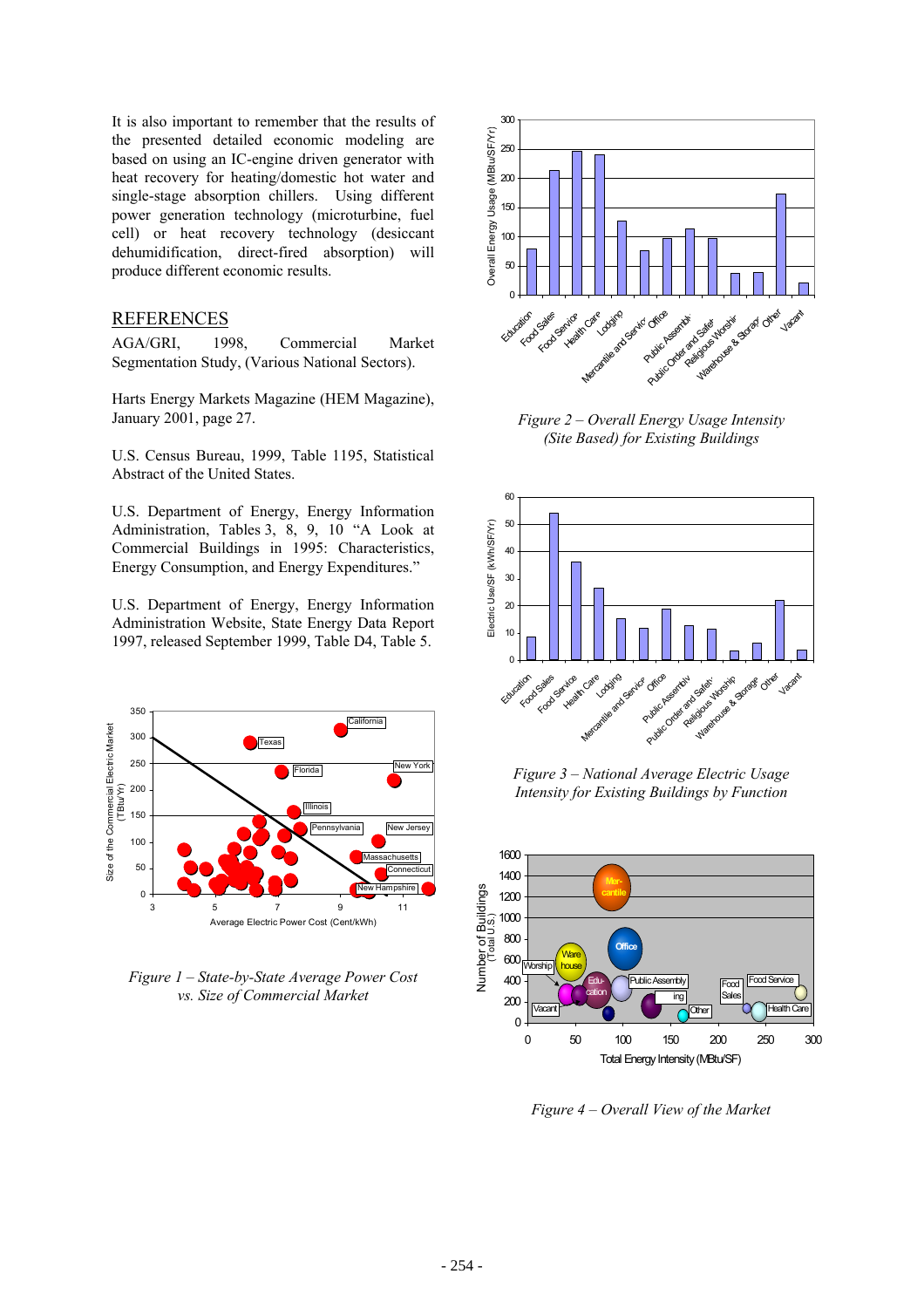

*Figure 5 – Overall Logic Flow Used in the Model*



*Figure 6 – Average Hourly Electric Load Profiles for Typical Summer, Winter, or Spring/Fall for a 10,000 SF Grade School with Half-Day Summer Operation*



*Figure 7 – Model's Visualization of BCHP in Large Building*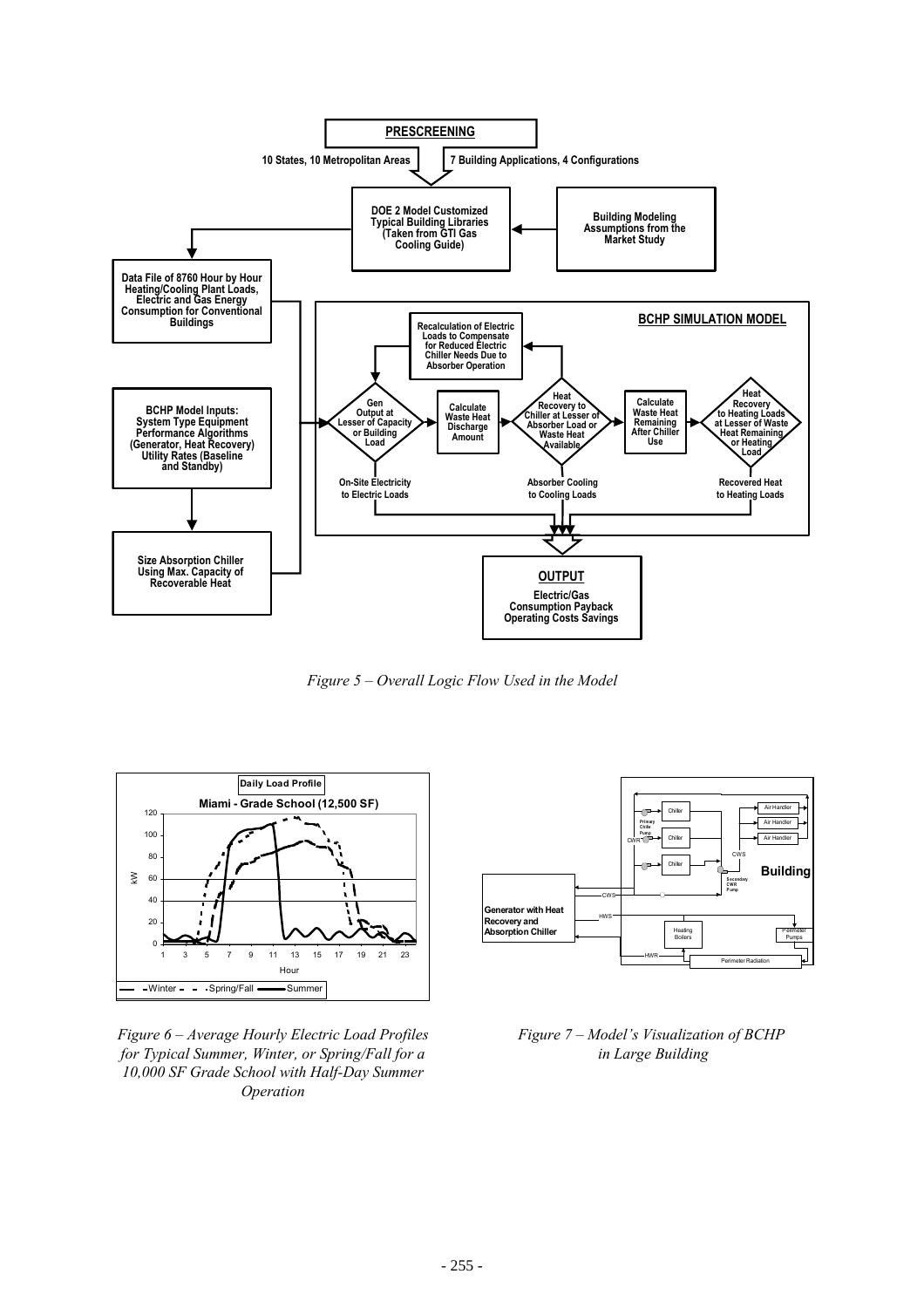

*Figure 8 – Model's Visualization of BCHP in a Smaller Building*



*Figure 9 – One Way to Approximate the Optimum Equipment Capacity* 



*Figure 10 – Plot of First Cost into Trend Lines with Correlations* 



*Figure 11 – The Desirability of Cities for Generation Only Systems (payback in years)*



*Figure 12 – The Desirability of Cities for CHP Systems (payback in years)*



*Figure 13 – The Desirability of Cities for BCHP Systems (payback in years)*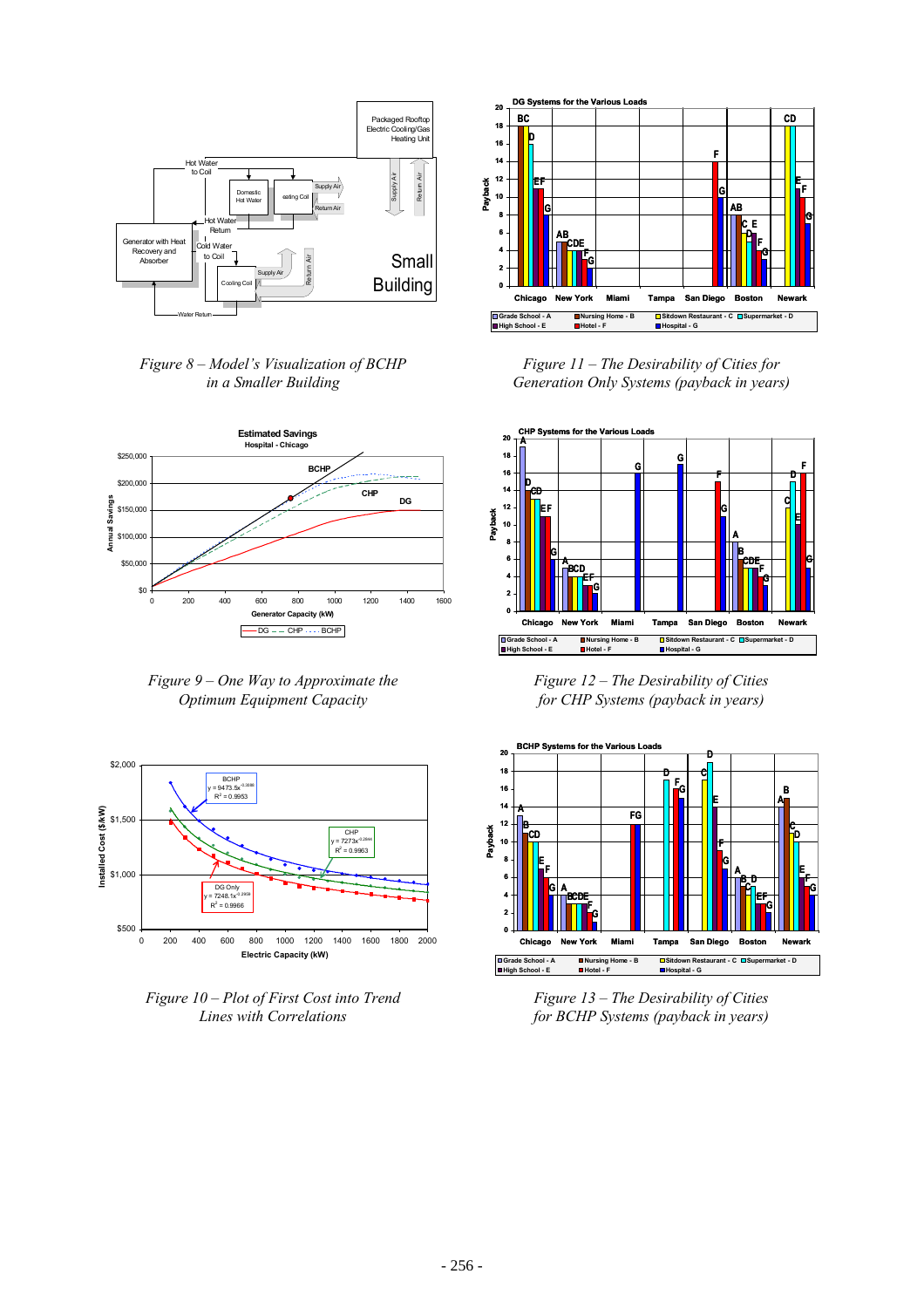| Location        | <b>Application</b> |
|-----------------|--------------------|
|                 |                    |
| California      | Food Sales         |
| New York        | Food Service       |
| New Jersey      | <b>Health Care</b> |
| Texas           | Lodging            |
| Florida         |                    |
| <b>Illinois</b> |                    |
| Pennsylvania    |                    |
| Massachusetts   |                    |
| Connecticut     |                    |
| New Hampshire   |                    |

*Table 1 – Initial Screening Based Best Markets for BCHP* 

*Table 2 – BCHP Market Sub-Segments Identified*

| <b>Application</b> | <b>Sub-Division</b> | Number of<br><b>Buildings</b><br>(National) | <b>Basis</b>  | <b>Rational</b>                         |
|--------------------|---------------------|---------------------------------------------|---------------|-----------------------------------------|
| Food Sales         | Supermarkets, other | 137,000                                     | All           | Need for Power Back-up for food         |
|                    | stores              |                                             |               | preservations makes this an attractive  |
|                    |                     |                                             |               | market for any on-site power system     |
| Food               | Quick Service       | 210,000                                     | $<$ 5000 SF   | 5,000 SF Safely exceeds - Eliminated    |
| Service            | Larger Sit-Down     | 52,000                                      | $>5,000$ SF   | Size of Quick Service Bldg.             |
| Health Care        | Medical             | 57,000                                      | $<$ 5,000 SF  | Too small a building size for Practical |
|                    | Office/Clinics      |                                             |               | <b>BCHP</b> - <b>Eliminated</b>         |
|                    | Nursing Homes and   | 21,000                                      | $10,000$ to   | Need for Power Back-up makes this an    |
|                    | Small Medical       |                                             | 50,000 SF     | attractive market for any on-site power |
|                    | Centers             |                                             |               | system                                  |
|                    | Hospitals           | 5,000                                       | $>100,000$ SF | Need for Power Back-up makes this an    |
|                    |                     |                                             |               | attractive market for any on-site power |
|                    |                     |                                             |               | system                                  |
| Lodging            | Motels              | 143,000                                     | $<$ 50,000 SF | Too small a building size for Practical |
|                    |                     |                                             |               | <b>BCHP</b> – <b>Eliminated</b>         |
|                    | Large Hotels        | 15,000                                      | $>50,000$ SF  | Generally exceeds<br>100<br>Rooms       |
|                    |                     |                                             |               | Inclined to Be High Rise Hotel with     |
|                    |                     |                                             |               | <b>Central Plants</b>                   |
| Educational        | Larger Facilities - | 87,000                                      | $>25,000$ SF  | Exceed 50 typical rooms, inclined to    |
|                    | Generally Secondary |                                             |               | be secondary schools with more year     |
|                    | or High Schools     |                                             |               | around operation and pools/ gym         |
|                    |                     |                                             |               | showers providing a more constant       |
|                    |                     |                                             |               | thermal load.                           |
| Educational        | Grade Schools       | 222,000                                     | $<$ 25,000 SF | Require large make-up air               |